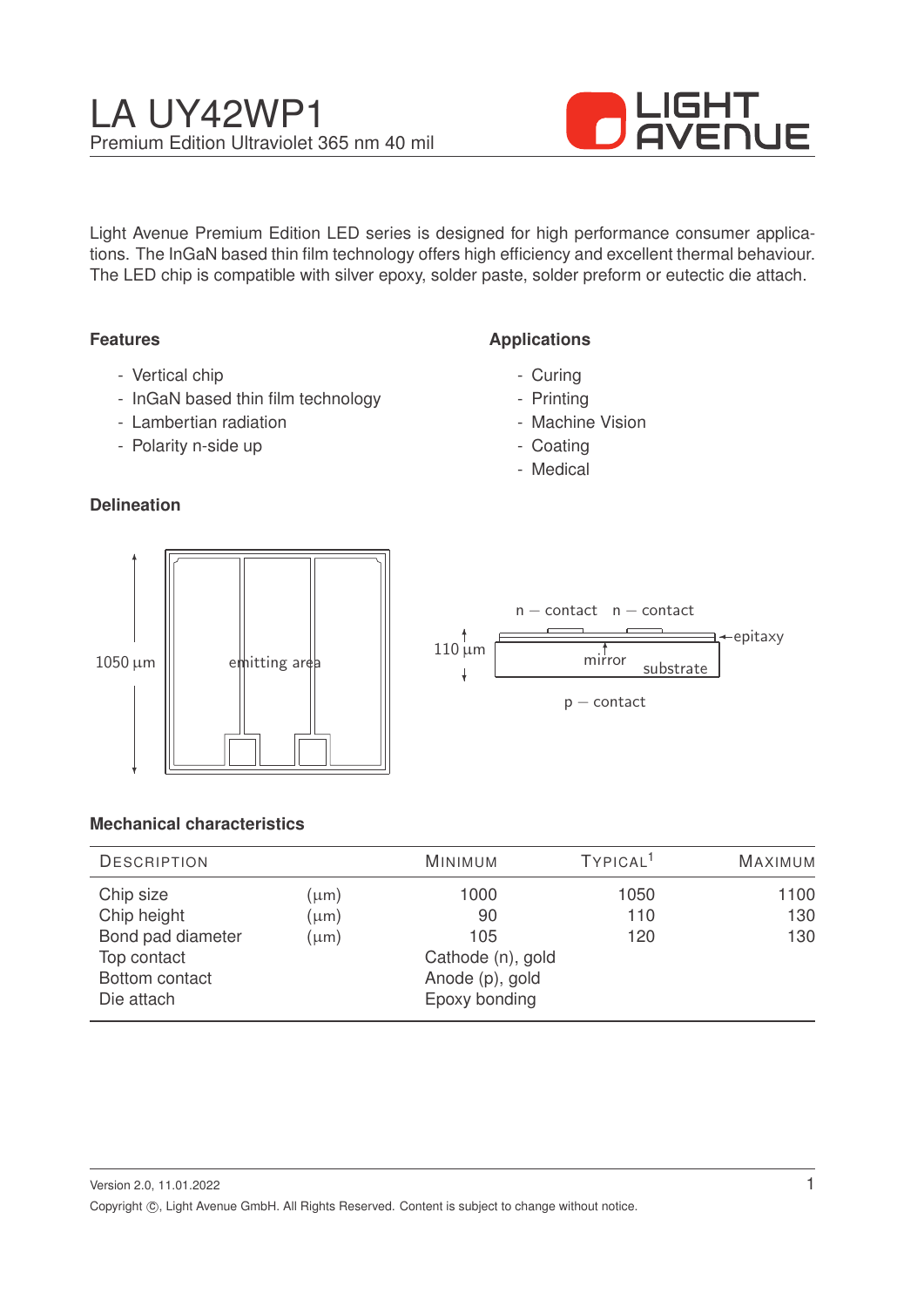

# Electro-optical characteristics ( $T_A = 25^{\circ} \text{C}$ )<sup>2</sup>

| <b>PARAMETER</b>                                                       | <b>SYMBOL</b>                                  | CONDITION                                                                                      | MIN.                    | TYP <sup>1</sup>   | MAX.        | Unit     |
|------------------------------------------------------------------------|------------------------------------------------|------------------------------------------------------------------------------------------------|-------------------------|--------------------|-------------|----------|
| Forward voltage<br>Reverse voltage<br>Peak wavelength<br>Radiant power | $V_F$<br>$V_R$<br>$\lambda_{peak}$<br>$\Phi_e$ | $I_F = 500 \text{ mA}$<br>$I_R = 10 \mu A$<br>$I_F = 500 \text{ mA}$<br>$I_F = 500 \text{ mA}$ | 3.30<br>5<br>360<br>400 | 3.60<br>368<br>700 | 3.90<br>370 | nm<br>mW |
|                                                                        |                                                |                                                                                                |                         |                    |             |          |

## $\mathsf{Maximum}$  ratings  $(T_A = 25^{\circ} \mathsf{C})^3$

| PARAMETER                                                              | <b>SYMBOL</b>                | <b>VALUE</b>          | Unit               |
|------------------------------------------------------------------------|------------------------------|-----------------------|--------------------|
| Operating temperature range<br>Forward current<br>Junction temperature | $T_{op}$<br>1 F<br>$\perp_i$ | $-3085$<br>700<br>125 | $^{\circ}$ C<br>mA |

## **Binning**  $(I_F = 500 \text{ mA})$

|                    |       | WAVELENGTH (NM) |         |
|--------------------|-------|-----------------|---------|
|                    |       | 360-            | $365 -$ |
|                    |       | 365             | 370     |
|                    | >400  | Y33             | Z33     |
| Radiant power (mW) | > 500 | Y34             | Z34     |
|                    | >640  | Y35             | Z35     |
|                    | > 800 | Y36             | Z36     |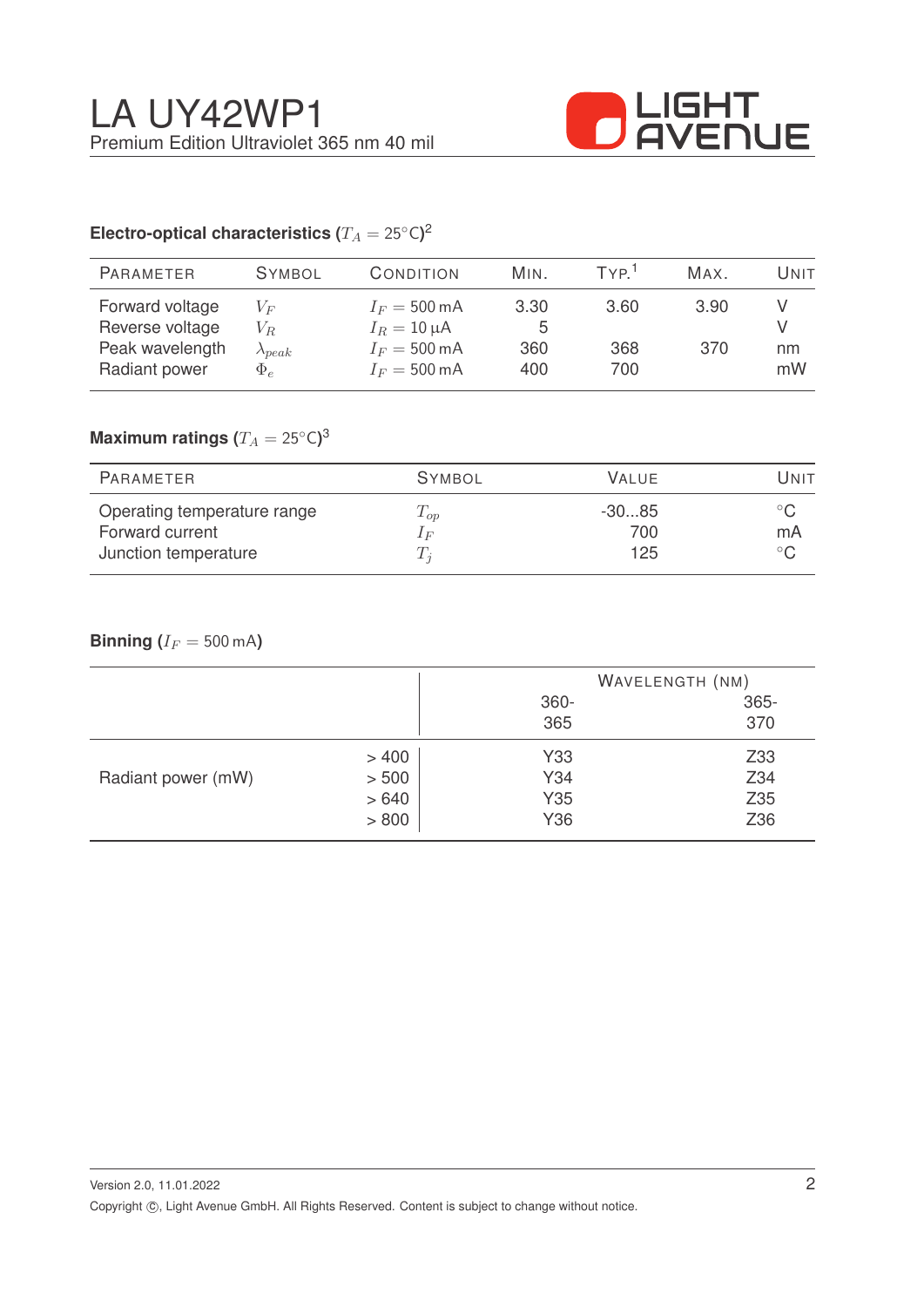

## **Handling and Storage Conditions**

Storage time for wafers in sealed condition is not limited by the die itself, but may be limited by the adhesion of the blue foil (storage ambient conditions:  $T_a = 15...30^{\circ}$ C; relative humidity: < 60%, vertical storage). Customer has to make sure that there is no glue from the adhesive foil on the backside either by a die shear test or by visual inspection of the backside before production. The hermetically sealed shipment lot shall be opened under temperature and moisture controlled cleanroom environment only. Customers have to follow the according rules for desposition as the material can be hazardous for humans and the environment. Chips are placed on a blue foil, which may contain the following substance in a concentration of circ.18% wt: Bis (2 ethyl(hexyl)phthalate) (DEHP) [CAS #: 117-81-7; EC # 204-211-0]. Dice have to be handled ESD sensitive.

### **Packing**

Chips are placed on a blue foil inside a 6 inch ring or alternatively on a blue foil (mylar). For shipment the wafers of a shipment lot are arranged to stacks. Please use the recycling operators familiar to you. If required you can ask for our help. Please get in touch with your nearest sales office. By agreement we will take packing material back, if sorted. Transport costs of any kind must be paid by customers. For packing material that is returned to us unsorted or which we are not obliged to accept, any costs incurred will be invoiced to you.

### **Design Objectives**

The chip design was developed and released based on the producer's standard assembly procedures and packaging. Bond strength properties are in accordance to MIL-STD-750D, method 2037. Whether the chip fits to the customer's products with its according die and wire bond procedures and packaging must be evaluated by the customer himself. If workability problems arise after this release a mutually conducted problem solving procedure has to be set up, if the chips are suspected of contributing to the problems.The chips are produced with best effort, but on chip level a subset of the chip characteristics can be determined only. Performance of the chip in the customer's products can only be determined by the customer himself.

#### **Returns and Complaints**

For complaints and returns of material a RMA-number is necessary. Samples for analysis purposes can be send to us without credit.

### **Shipping Conditions**

If not otherwise arranged, the "General Terms of Business of Light Avenue GmbH" apply for any shipment. If this document is not familiar to you, please request it at our nearest sales office.

Version 2.0, 11.01.2022 Copyright ©, Light Avenue GmbH. All Rights Reserved. Content is subject to change without notice.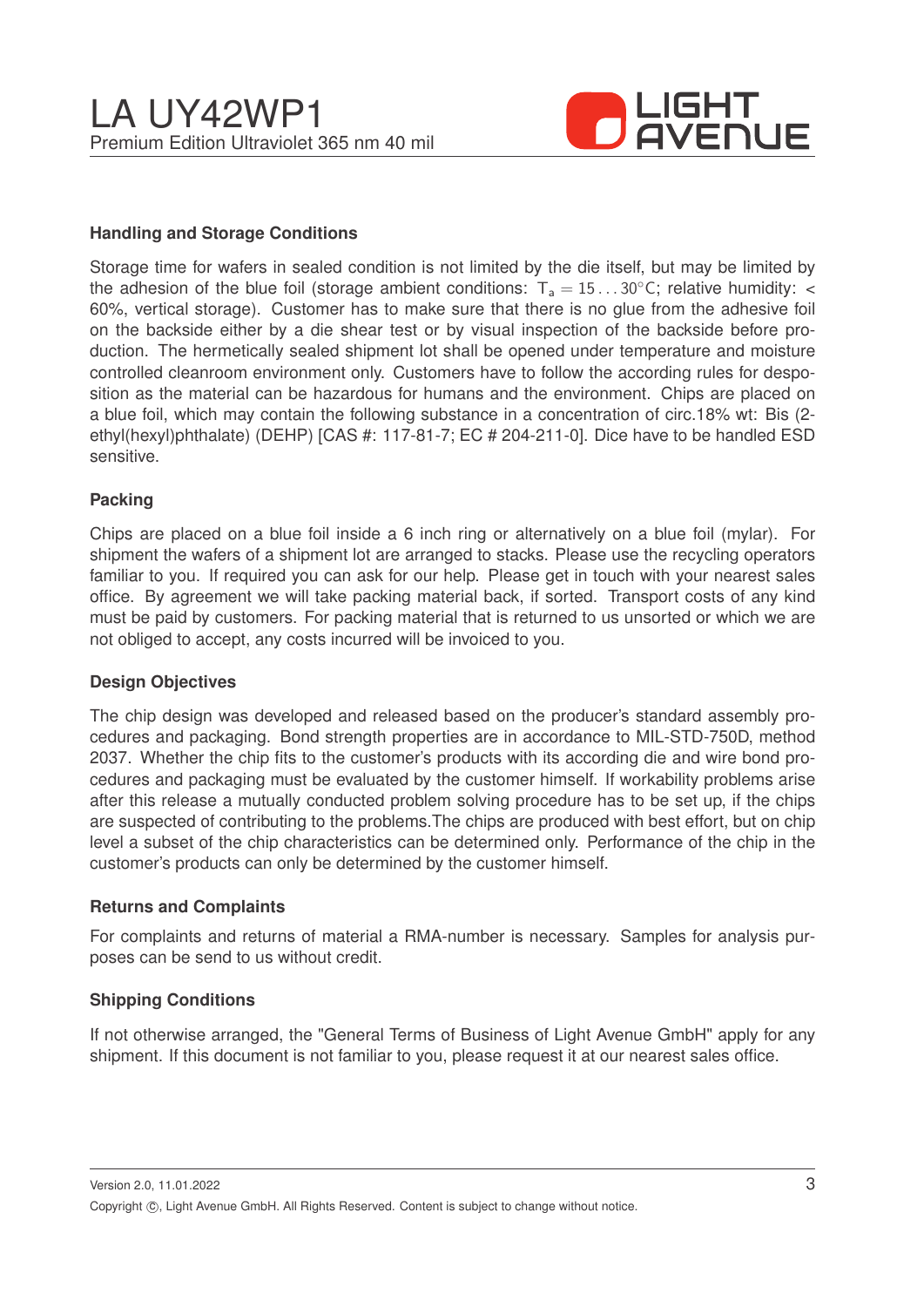

### **Disclaimer Attention please!**

- **Components used in life-support devices or systems must be expressly authorized for such purpose!**

Critical components<sup>4</sup> may only be used in life-support devices<sup>5</sup> or systems with the express written approval by us.

- All products, product specifications and data to improve reliability, function, design or otherwise are subject to change without notice .
- Light Avenue GmbH, its affiliates, agents, and employees, and all persons acting on its or their behalf, disclaim any and all liability for any errors, inaccuracies or incompleteness contained in any datasheet or in any other disclosure relating to any product. Light Avenue makes no warranty, representation or guarantee regarding the suitability of the products for any particular purpose or the continuing production of any product. To the maximum extent permitted by applicable law, Light Avenue disclaims (i) any and all liability arising out of the application or use of any product, (ii) any and all liability, including without limitation special, consequential or incidental damages, and (iii) any and all implied warranties, including warranties of fitness for particular purpose, non-infringement and merchantability. Statements regarding the suitability of products for certain types of applications are based on Light Avenue's knowledge of typical requirements that are often placed on Light Avenue's products in generic applications. Such statements are not binding statements about the suitability of products for a particular application. It is the customer's responsibility to validate that a particular product with the properties described in the product specification is suitable for use in a particular application. Parameters provided in datasheets and/or specifications may vary in different applications and performance may vary over time. All operating parameters, including typical parameters, must be validated for each customer application by the customer's technical experts. Product specifications do not expand or otherwise modify Light Avenue's terms and conditions of business, including but not limited to the warranty expressed therein. Except as expressly indicated in writing, Light Avenue's products are not designed for use in medical, life-saving, or life-sustaining applications or for any other application in which the failure of the Light Avenue product could result in personal injury or death. Customers using or selling Light Avenue products not expressly indicated for use in such applications do so at their own risk. Please contact authorized Light Avenue personnel to obtain written terms and conditions regarding products designed for such applications. No license, express or implied, by estoppel or otherwise, to any intellectual property rights is granted by this document or by any conduct of Light Avenue. Product names and markings noted herein may be trademarks of their respective owners.
- The information describes the type of component and shall not be considered as assured characteristics. Due to technical requirements components may contain dangerous substances. For information on the types in question please contact our Sales Organization.
- Lead free product RoHS compliant.
- The quality level of the final visual inspection shall comply to an AQL of 1.0 (according to MIL-STD-105E, level II), if the customer performes an incoming visual inspection of a shipment.